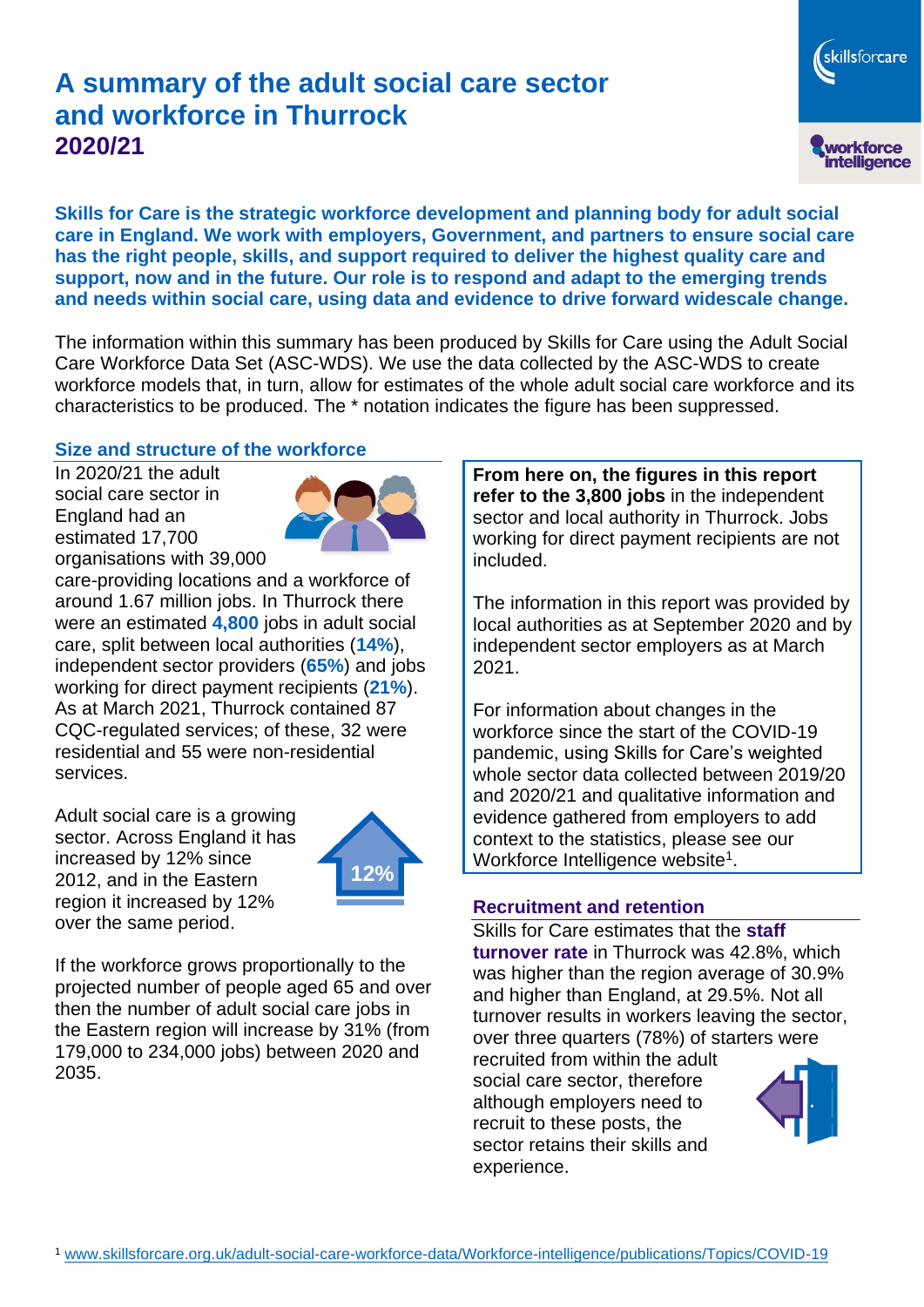Adult social care has an experienced 'core' of workers. Workers in Thurrock had on average **9.1 years of experience in the sector** and 84% of the workforce had been working in the sector for at least three years.

Using both workforce intelligence evidence and our links with employers and stakeholders across England, we know that recruitment and retention is one of the largest issues faced by employers. We have many resources and tools available to help, for example the 'Values-based recruitment and retention toolkit'<sup>2</sup> and 'Seeing potential: widen your talent pool'. <sup>3</sup> For more information please visit: [www.skillsforcare.org.uk/recruitment-retention](http://www.skillsforcare.org.uk/recruitment-retention)

### **Employment information**

We estimate Thurrock had **3,800** adult social care jobs employed in the local authority and independent sectors. These included 325 managerial roles, 100 regulated professionals, 2,900 direct care (including 2,500 care workers), and 450 othernon-care proving roles.

The average number of **sickness days** taken in the last year in Thurrock was 6.7, (9.1 in Eastern and 9.5 across England). With an estimated directly employed workforce of 3,200, this would mean employers in Thurrock lost approximately **21,500 days to sickness in 2020/21**. In England levels of staff sickness have nearly doubled over the course of the pandemic between 2019/20 and 2020/21, in total around 6 million extra days were lost to sickness than in the year before.

Around half (51%) of the workforce in Thurrock were on zero-hours contracts. Around two fifths (44%) of the workforce usually worked full-time hours and 56% were part-time.

## **Chart 1. Proportion of workers on zero hours contracts by area**

| England         | 25% |     |
|-----------------|-----|-----|
| Eastern         | 25% |     |
| <b>Thurrock</b> |     | 51% |

### **Workforce demographics**

The majority (88%) of the workforce in Thurrock were female, and the average age was 45.5 years old. Workers aged



24 and under made up 6% of the workforce and workers aged over 55 represented 28%. Given this age profile approximately 1,100 people will be reaching retirement age in the next 10 years.

Nationality varied by region, in England 83% of the workforce identified as British, while in the Eastern region this was 82%. An estimated 83% of the workforce in Thurrock identified as British, 6% identified as of an EU nationality and 11% a non-EU nationality, therefore there was a higher reliance on non-EU than EU workers.

## **Pay**



Table 1 shows the full-time equivalent annual or hourly pay rate of selected job roles in Thurrock (area), Eastern (region) and England. All figures

represent the independent sector as at March 2021, except social workers which represent the local authority sector as at September 2020. At the time of analysis, the National Living Wage was £8.72.

#### **Table 1. Average pay rate of selected job roles by area**

|                                 | <b>England</b> | <b>Region</b> | Area    |  |  |
|---------------------------------|----------------|---------------|---------|--|--|
| Full-time equivalent annual pay |                |               |         |  |  |
| Social Worker <sup>t</sup>      | £37,100        | £34,500       | £36,300 |  |  |
| Registered nurse                | £33,600        | £33,000       | £33,300 |  |  |
| Hourly pay                      |                |               |         |  |  |
| National Living<br>Wage         | £8.72          | £8.72         | £8.72   |  |  |
| Senior care worker              | £10.00         | £10.02        | £9.76   |  |  |
| Care worker                     | £9.29          | £9.23         | £9.30   |  |  |
| Support and<br>outreach         | £9.53          | £9.37         | £9.45   |  |  |

†Local authority social workers only.

Please note that pay varies by sector, with local authority pay generally being higher than independent sector pay.